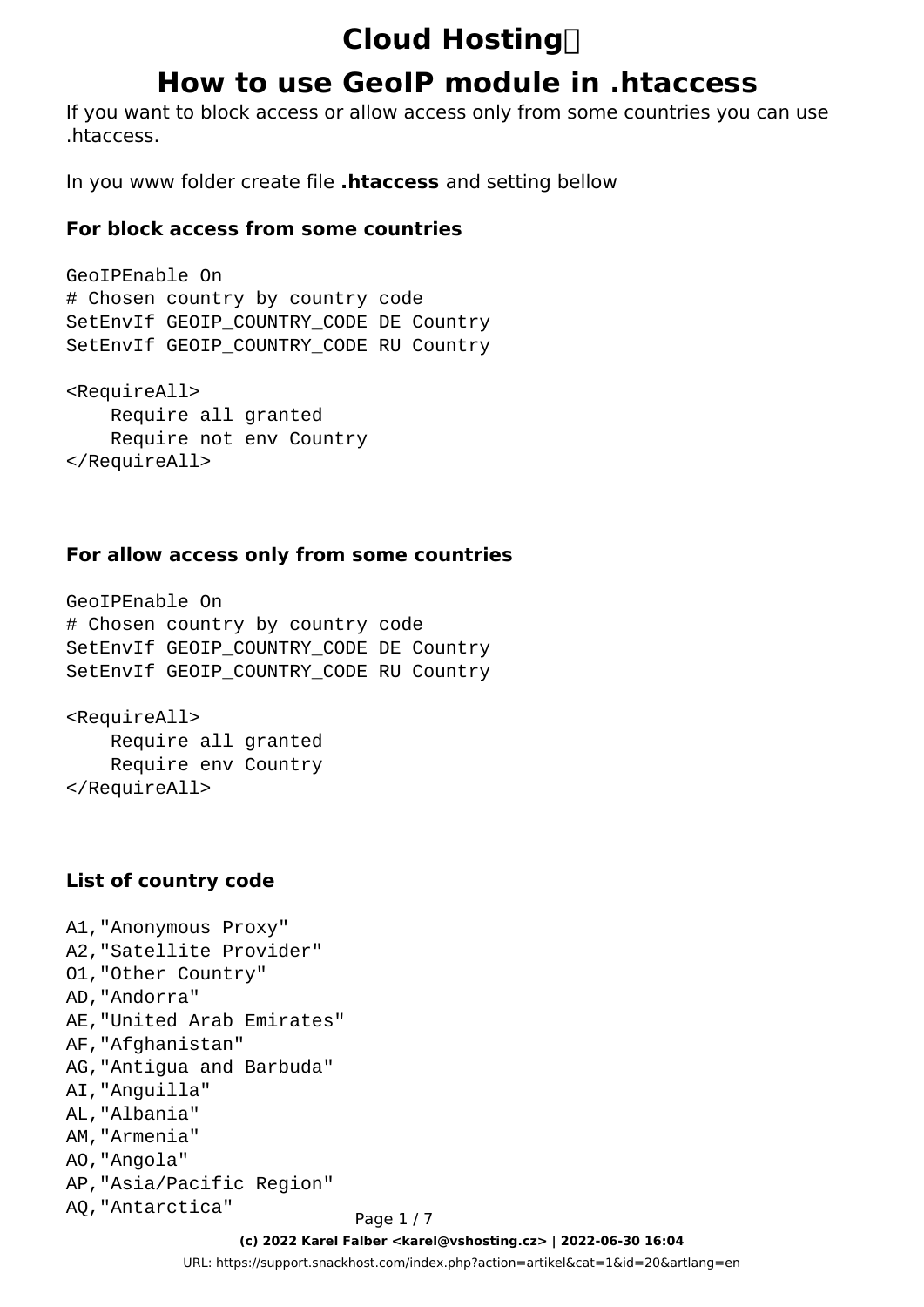AR,"Argentina" AS,"American Samoa" AT,"Austria" AU,"Australia" AW,"Aruba" AX,"Aland Islands" AZ,"Azerbaijan" BA,"Bosnia and Herzegovina" BB,"Barbados" BD,"Bangladesh" BE,"Belgium" BF,"Burkina Faso" BG,"Bulgaria" BH,"Bahrain" BI,"Burundi" BJ,"Benin" BL,"Saint Bartelemey" BM,"Bermuda" BN,"Brunei Darussalam" BO,"Bolivia" BQ,"Bonaire, Saint Eustatius and Saba" BR,"Brazil" BS,"Bahamas" BT,"Bhutan" BV,"Bouvet Island" BW,"Botswana" BY,"Belarus" BZ,"Belize" CA,"Canada" CC,"Cocos (Keeling) Islands" CD,"Congo, The Democratic Republic of the" CF,"Central African Republic" CG,"Congo" CH,"Switzerland" CI,"Cote d'Ivoire" CK,"Cook Islands" CL,"Chile" CM,"Cameroon" CN,"China" CO,"Colombia" CR,"Costa Rica" CU,"Cuba" CV,"Cape Verde" CW,"Curacao" CX,"Christmas Island" CY,"Cyprus" CZ,"Czech Republic" DE,"Germany" DJ,"Djibouti"

**(c) 2022 Karel Falber <karel@vshosting.cz> | 2022-06-30 16:04** [URL: https://support.snackhost.com/index.php?action=artikel&cat=1&id=20&artlang=en](https://support.snackhost.com/index.php?action=artikel&cat=1&id=20&artlang=en)

#### Page 2 / 7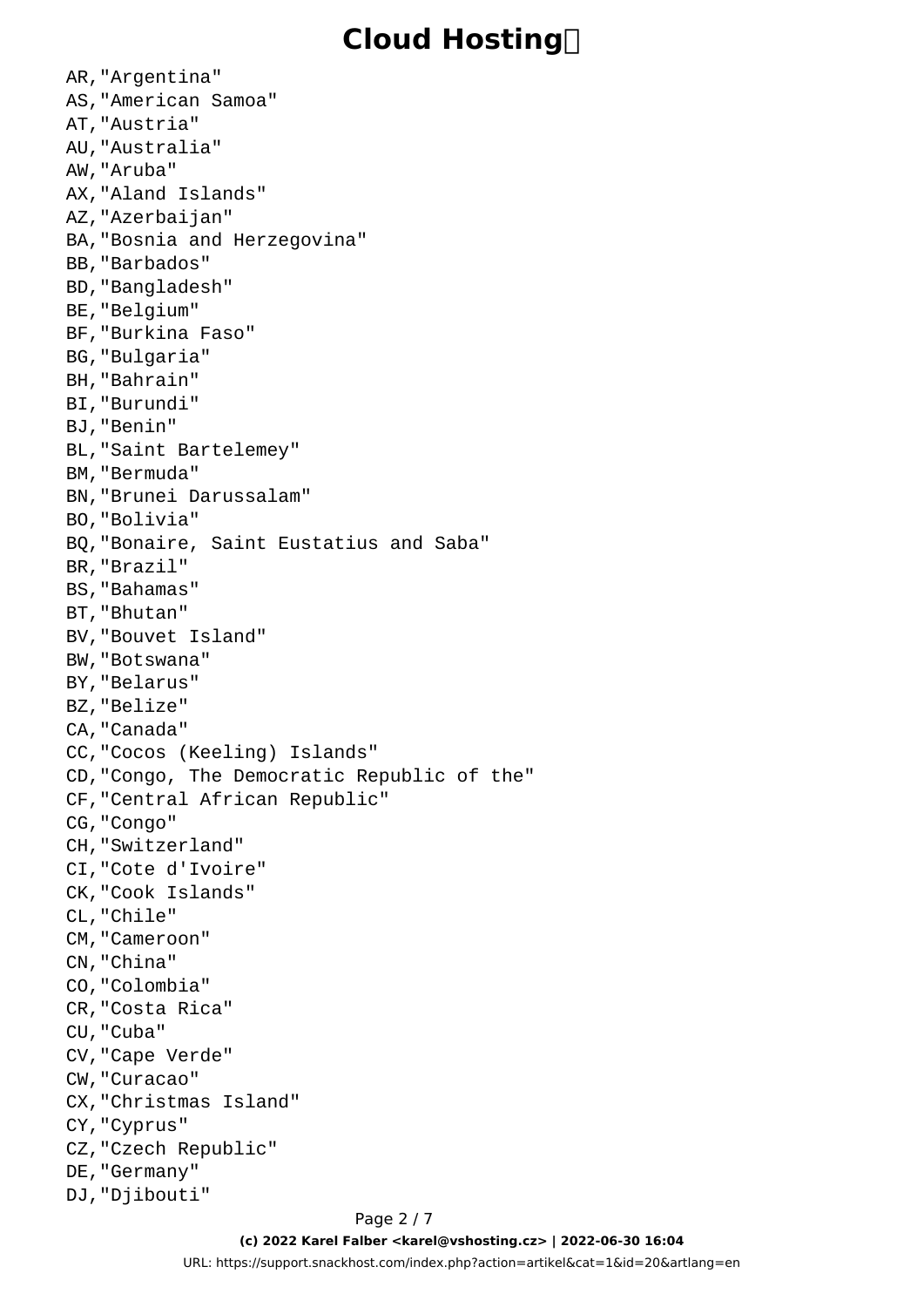DK,"Denmark" DM,"Dominica" DO,"Dominican Republic" DZ,"Algeria" EC,"Ecuador" EE,"Estonia" EG,"Egypt" EH,"Western Sahara" ER,"Eritrea" ES,"Spain" ET,"Ethiopia" EU,"Europe" FI,"Finland" FJ,"Fiji" FK,"Falkland Islands (Malvinas)" FM,"Micronesia, Federated States of" FO,"Faroe Islands" FR,"France" GA,"Gabon" GB,"United Kingdom" GD,"Grenada" GE,"Georgia" GF,"French Guiana" GG,"Guernsey" GH,"Ghana" GI,"Gibraltar" GL,"Greenland" GM,"Gambia" GN,"Guinea" GP,"Guadeloupe" GQ,"Equatorial Guinea" GR,"Greece" GS,"South Georgia and the South Sandwich Islands" GT,"Guatemala" GU,"Guam" GW,"Guinea-Bissau" GY,"Guyana" HK,"Hong Kong" HM,"Heard Island and McDonald Islands" HN,"Honduras" HR,"Croatia" HT,"Haiti" HU,"Hungary" ID,"Indonesia" IE,"Ireland" IL,"Israel" IM,"Isle of Man" IN,"India" IO,"British Indian Ocean Territory" Page 3 / 7 **(c) 2022 Karel Falber <karel@vshosting.cz> | 2022-06-30 16:04**

[URL: https://support.snackhost.com/index.php?action=artikel&cat=1&id=20&artlang=en](https://support.snackhost.com/index.php?action=artikel&cat=1&id=20&artlang=en)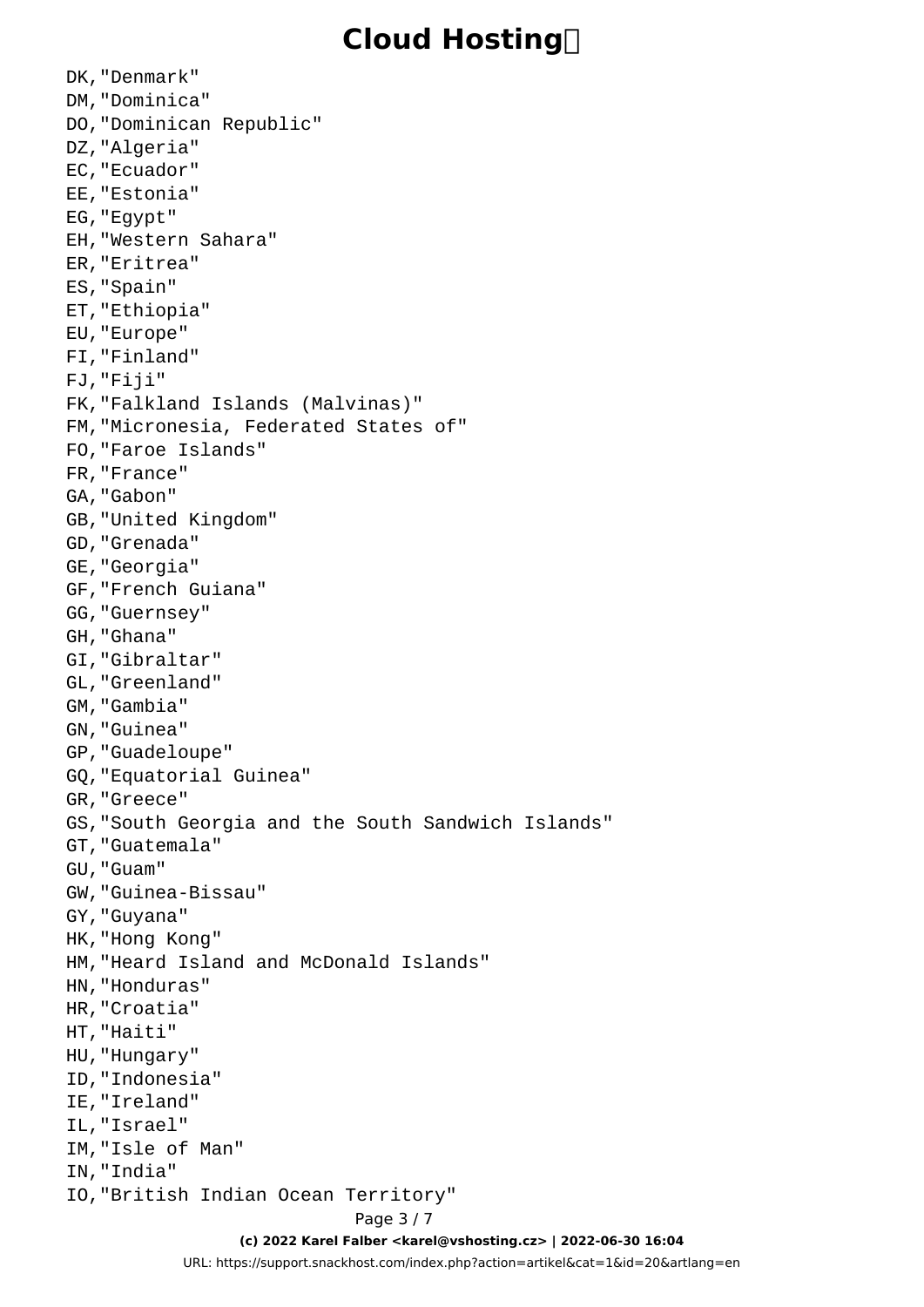IQ,"Iraq" IR,"Iran, Islamic Republic of" IS,"Iceland" IT,"Italy" JE,"Jersey" JM,"Jamaica" JO,"Jordan" JP,"Japan" KE,"Kenya" KG,"Kyrgyzstan" KH,"Cambodia" KI,"Kiribati" KM,"Comoros" KN,"Saint Kitts and Nevis" KP,"Korea, Democratic People's Republic of" KR,"Korea, Republic of" KW,"Kuwait" KY,"Cayman Islands" KZ,"Kazakhstan" LA,"Lao People's Democratic Republic" LB,"Lebanon" LC,"Saint Lucia" LI,"Liechtenstein" LK,"Sri Lanka" LR,"Liberia" LS,"Lesotho" LT,"Lithuania" LU,"Luxembourg" LV,"Latvia" LY,"Libyan Arab Jamahiriya" MA,"Morocco" MC,"Monaco" MD,"Moldova, Republic of" ME,"Montenegro" MF,"Saint Martin" MG,"Madagascar" MH,"Marshall Islands" MK,"Macedonia" ML,"Mali" MM, "Myanmar" MN,"Mongolia" MO,"Macao" MP,"Northern Mariana Islands" MQ,"Martinique" MR,"Mauritania" MS,"Montserrat" MT,"Malta" MU,"Mauritius" MV,"Maldives"

Page 4 / 7 **(c) 2022 Karel Falber <karel@vshosting.cz> | 2022-06-30 16:04** [URL: https://support.snackhost.com/index.php?action=artikel&cat=1&id=20&artlang=en](https://support.snackhost.com/index.php?action=artikel&cat=1&id=20&artlang=en)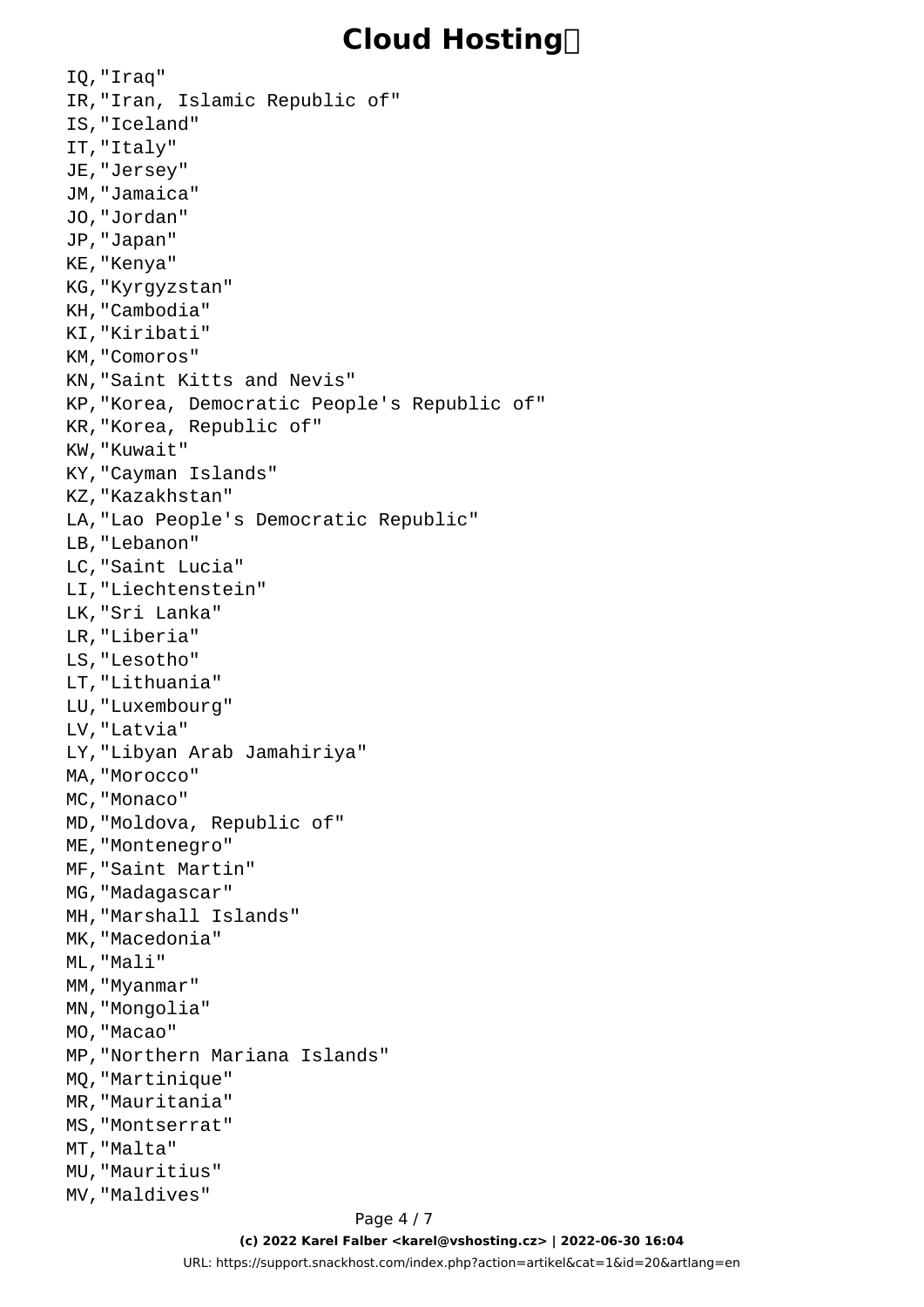MW,"Malawi" MX,"Mexico" MY,"Malaysia" MZ,"Mozambique" NA,"Namibia" NC,"New Caledonia" NE,"Niger" NF,"Norfolk Island" NG,"Nigeria" NI,"Nicaragua" NL,"Netherlands" NO,"Norway" NP,"Nepal" NR,"Nauru" NU,"Niue" NZ,"New Zealand" OM,"Oman" PA,"Panama" PE,"Peru" PF,"French Polynesia" PG,"Papua New Guinea" PH,"Philippines" PK,"Pakistan" PL,"Poland" PM,"Saint Pierre and Miquelon" PN,"Pitcairn" PR,"Puerto Rico" PS,"Palestinian Territory" PT,"Portugal" PW,"Palau" PY,"Paraguay" QA,"Qatar" RE,"Reunion" RO,"Romania" RS,"Serbia" RU,"Russian Federation" RW,"Rwanda" SA,"Saudi Arabia" SB,"Solomon Islands" SC,"Seychelles" SD,"Sudan" SE,"Sweden" SG,"Singapore" SH,"Saint Helena" SI,"Slovenia" SJ,"Svalbard and Jan Mayen" SK,"Slovakia" SL,"Sierra Leone" SM,"San Marino"

#### Page 5 / 7 **(c) 2022 Karel Falber <karel@vshosting.cz> | 2022-06-30 16:04**

[URL: https://support.snackhost.com/index.php?action=artikel&cat=1&id=20&artlang=en](https://support.snackhost.com/index.php?action=artikel&cat=1&id=20&artlang=en)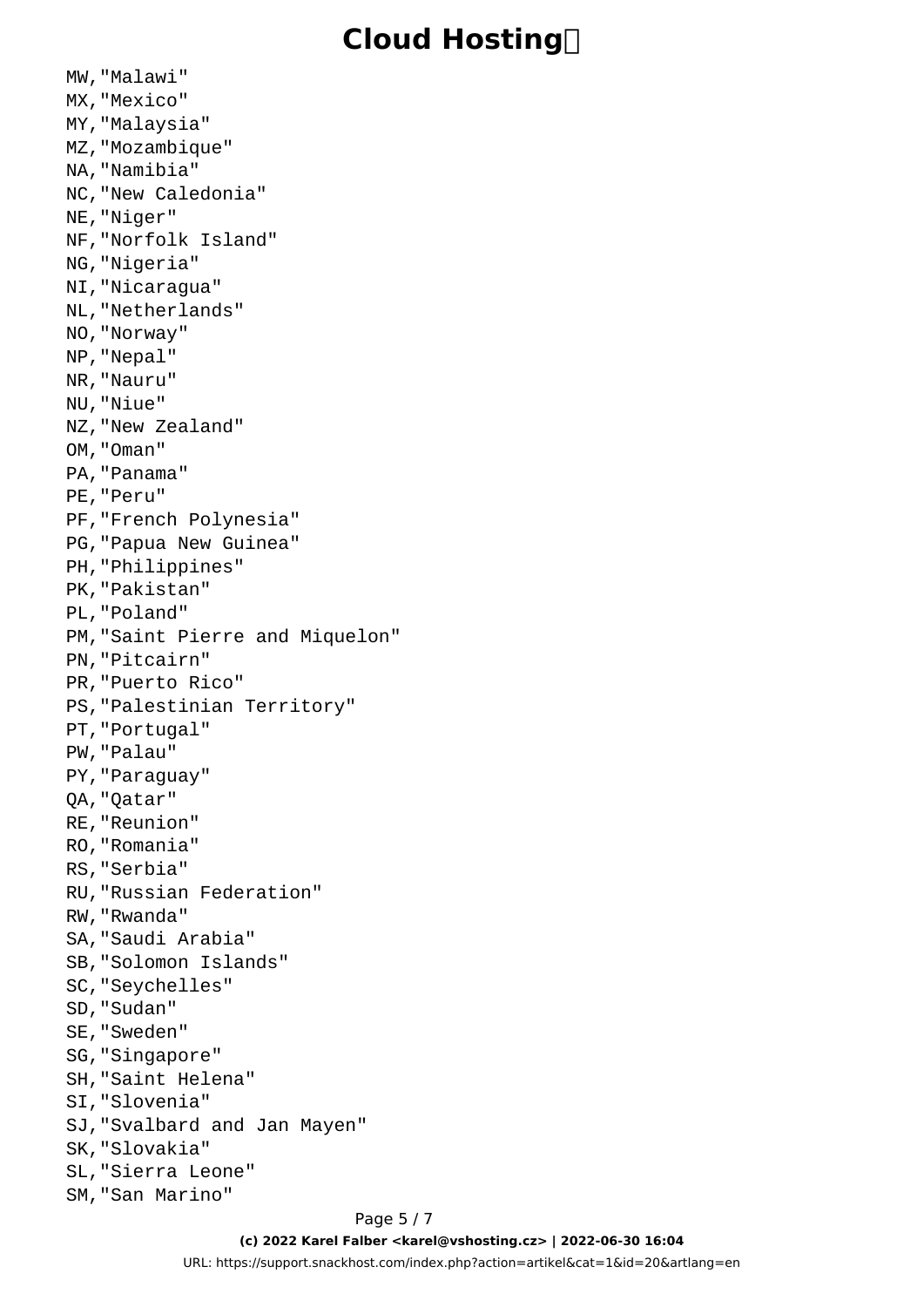SN,"Senegal" SO,"Somalia" SR,"Suriname" SS,"South Sudan" ST,"Sao Tome and Principe" SV,"El Salvador" SX,"Sint Maarten" SY,"Syrian Arab Republic" SZ,"Swaziland" TC,"Turks and Caicos Islands" TD,"Chad" TF,"French Southern Territories" TG,"Togo" TH,"Thailand" TJ,"Tajikistan" TK,"Tokelau" TL,"Timor-Leste" TM,"Turkmenistan" TN,"Tunisia" TO,"Tonga" TR,"Turkey" TT,"Trinidad and Tobago" TV,"Tuvalu" TW,"Taiwan" TZ,"Tanzania, United Republic of" UA,"Ukraine" UG,"Uganda" UM,"United States Minor Outlying Islands" US,"United States" UY,"Uruguay" UZ,"Uzbekistan" VA,"Holy See (Vatican City State)" VC,"Saint Vincent and the Grenadines" VE,"Venezuela" VG,"Virgin Islands, British" VI,"Virgin Islands, U.S." VN,"Vietnam" VU,"Vanuatu" WF,"Wallis and Futuna" WS,"Samoa" YE,"Yemen" YT,"Mayotte" ZA,"South Africa" ZM,"Zambia" ZW,"Zimbabwe"

Unique solution ID: #1028